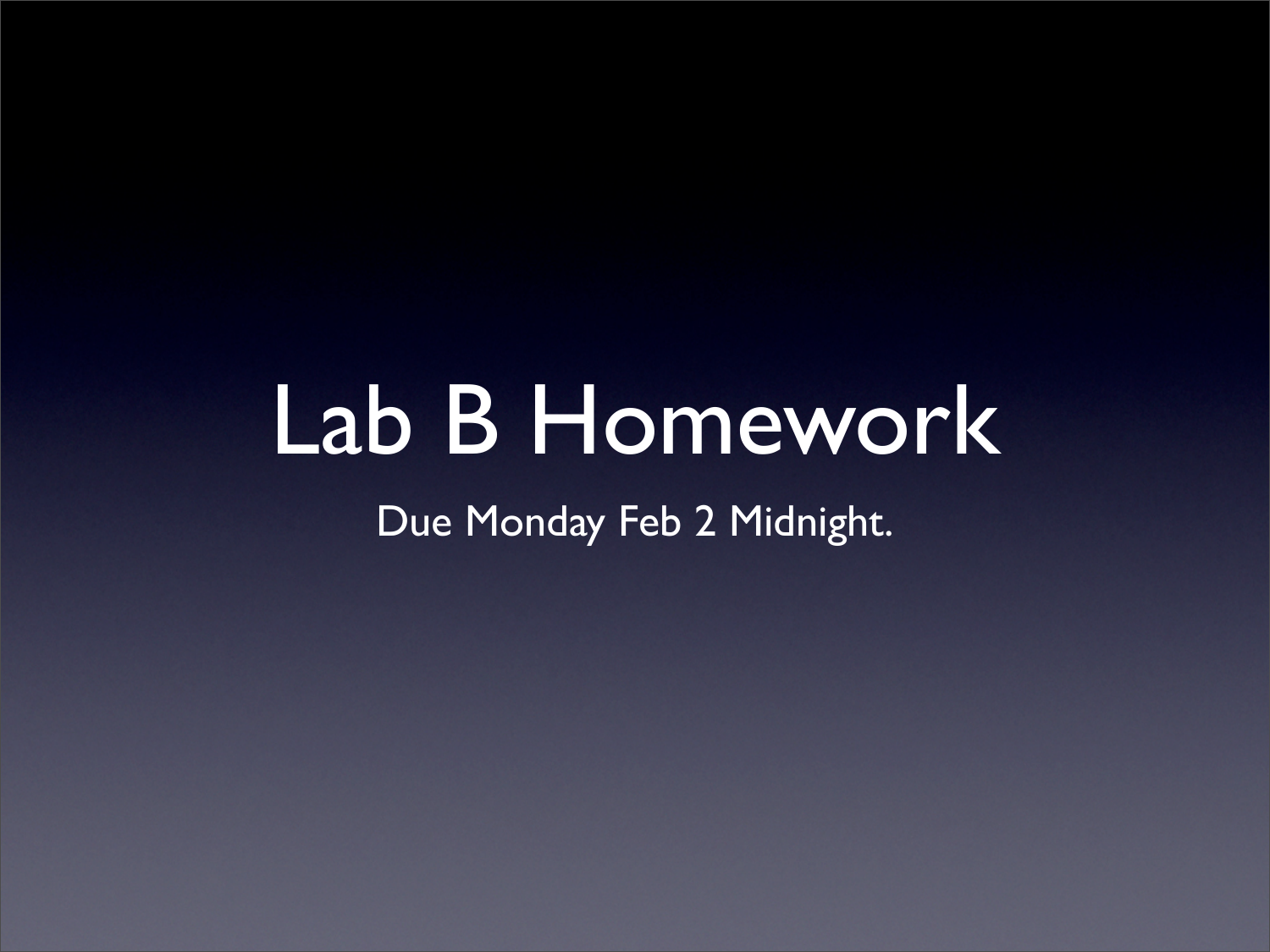### Problem
B.1

- >> mean(dice(100))
- $ans =$
- 3.5100
- >> mean(dice(1000))
- $ans =$
- 3.4720
- >> mean(dice(10000))
- $ans =$
- 3.4708
- >> mean(dice(1000000))
- $ans =$
- 3.4988

Looking at the values I got as I increased the
number
of
rolling
the
dice,
the
mean values
get
closer
to
3.5.
I
can
make
a guess
that
the
mean
value
of
the
dice converges
to
3.5
as
the
number
of
rolling increases.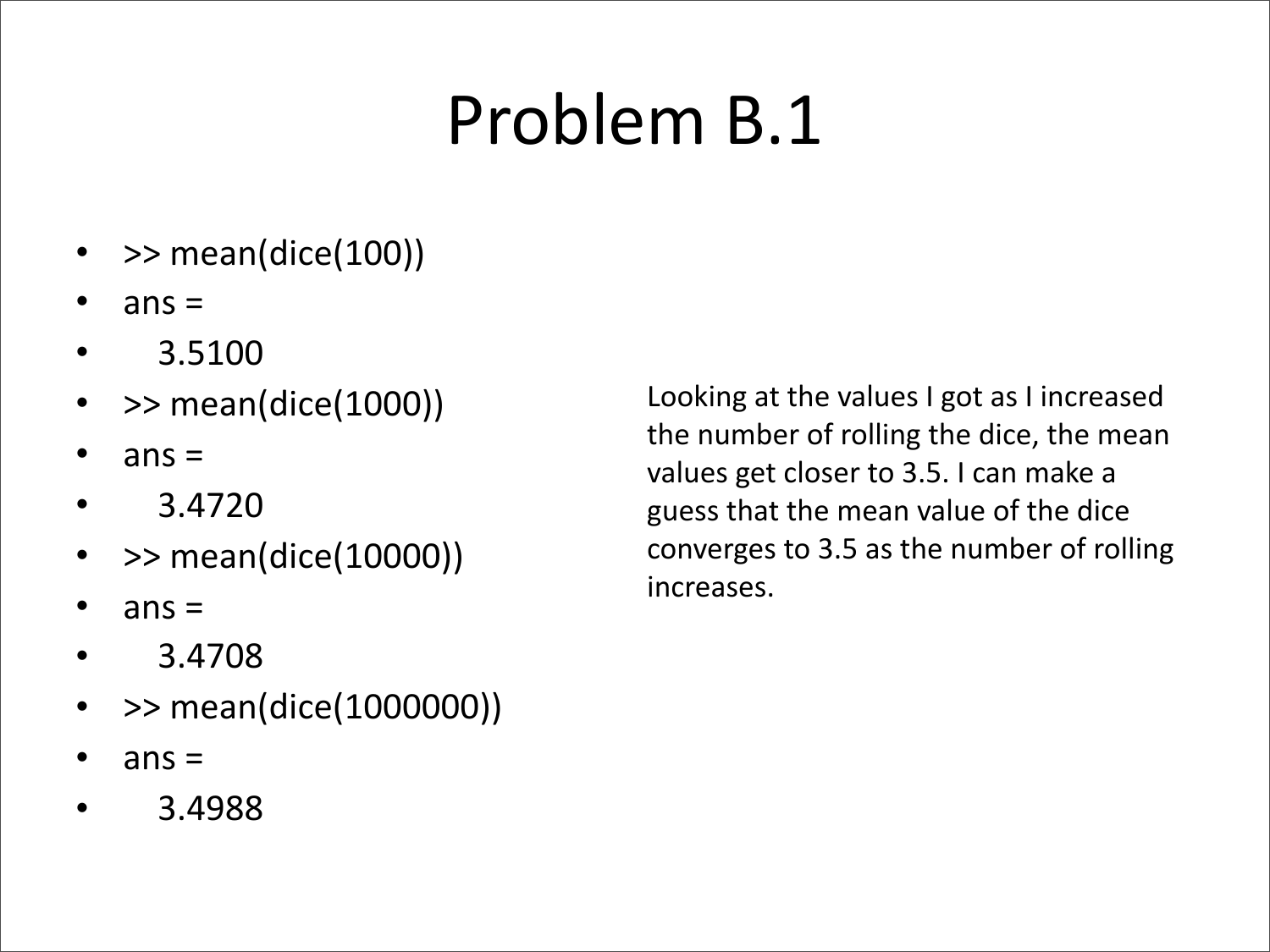```
ans =
```

```

3
```

```
>>
median(dice(1000))
```
#### $ans =$

```

3
>>
median(dice(10000))
ans =

4
>>
median(dice(100000))
ans =
```
#### 3

```
>>
median(dice(1000000))
```

```
ans =
```

```

4
         >>
std(dice(100))
         ans =

1.6881
         >>
std(dice(1000))
         ans =

1.7369
         >>
std(dice(10000))
         ans =

1.7055
         >>
std(dice(100000))
         ans =

1.7035
         >>
std(dice(1000000))
         ans =

1.7079
```
## $\text{S}$  >> median(dice(100))<br>ans =

```
>>
mode(dice(100))
                                  ans =

5
                                  >>
mode(dice(1000))
                                  ans
=
                                     \mathcal{L}>>
mode(dice(10000))
                                  ans =

5
                                  >>
mode(dice(100000))
                                  ans =

3
                                  >>
mode(dice(1000000))
                                  ans =\overline{\mathcal{L}}The
median
values

are
almost
all

times
either
3
or
4

no
matter
how

many
times
I
rolled
the
dice.
          The
values
of

          standard
deviation

          converge
to
1.7.
```
The
mode
values vary
and
there's
no specific
value
with larger
probability.

maxand minfunction
for
rolling
dice almost
always
give
the
value
of
6
and
1. Because
the
definition
of maxand min functions are the maximum value and minimum
value
among
the
values
I
get, the
values
converge
to
6
and
1.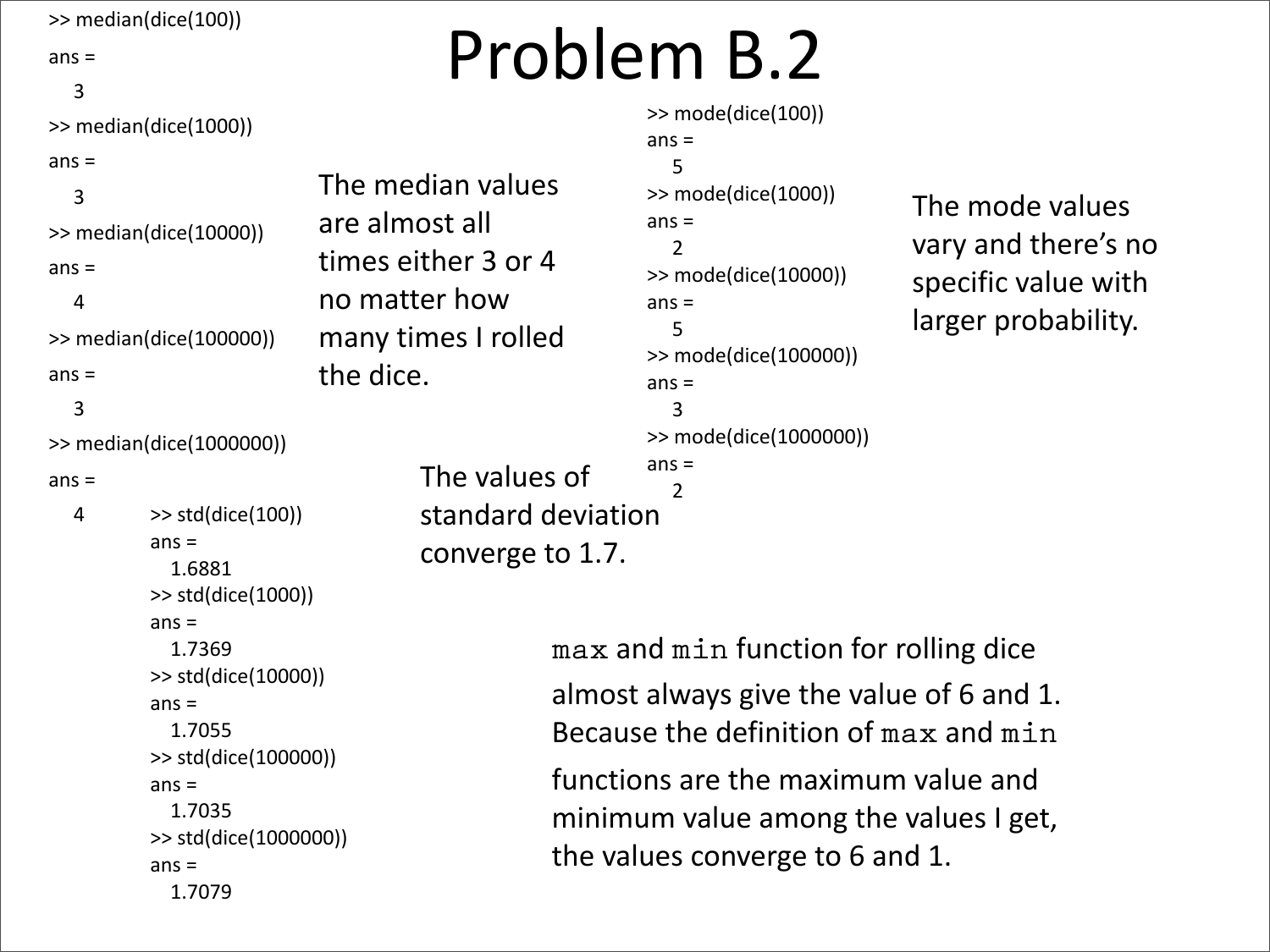## Problem B.3 – rand



Mean:0.5008 ; Median:0.5009

 $0.4$   $\phi$ .5 0.6

Max:1 ; Min:9.2886e-006

800

600

400

 $200$ 

Mode:6.7921e-004 ; Std:0.2886



Mean:0.5080 ; Median:0.5120 Mode:3.5421e-004 ; Std:0.2870 Max:0.9994 ; Min:8.8725e-004 1000000 times







Mode:0.1313 ; Std:0.2911 Max:0.9999 ; Min: 2.1313e-004

1.Mean converges to 0.5 2.Median converges to 0.5 3.Mode doesn't converge 4.STD converges around 0.29 5. Max converges to 1 6. Min converges to 0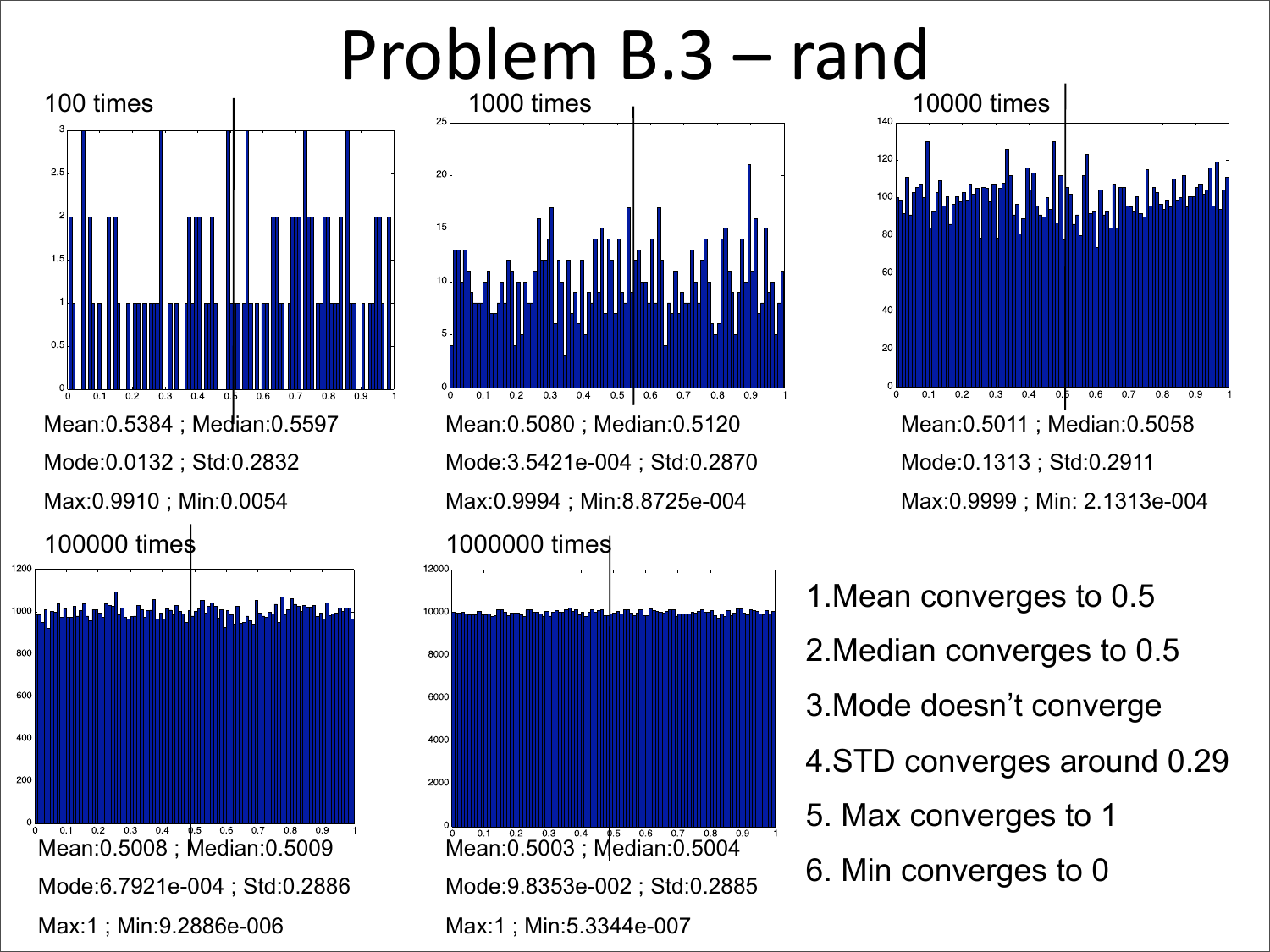## Problem B.3 – randn







Max:3.7476 ; Min: -3.7989

1.Mean converges to 0 2.Median converges to 0 3.Mode converges to 0 4.STD converges to 1 5. Max do not converge 6. Min do not converge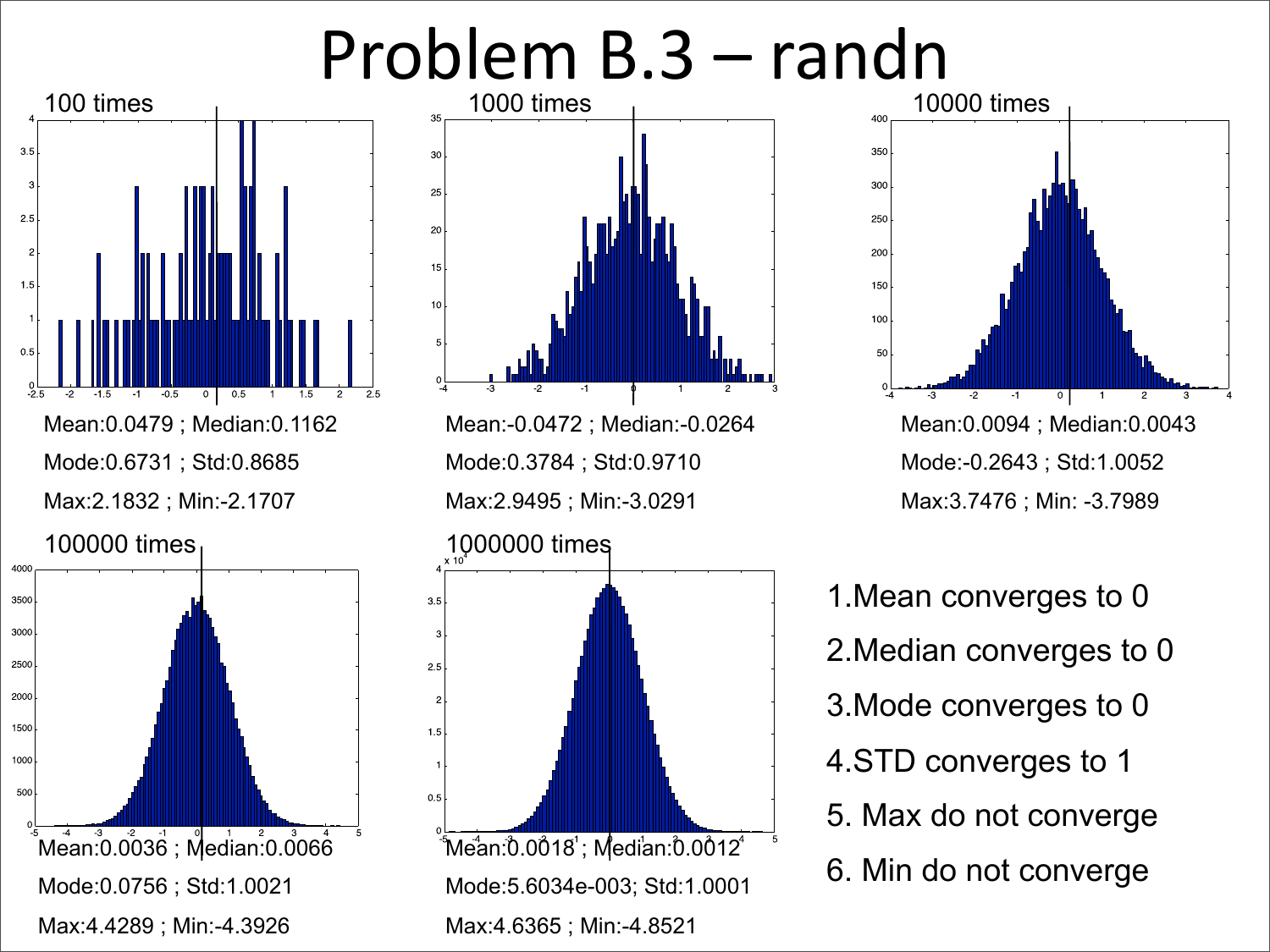



The shape and the y-axes are the same for all four histograms. However, the xaxes change according to the value of m and b.

The range of x-axes is set to be from  $[b - b+m]$ 

(Since the original domain of A is [0,1], the affined domain is [0\*m+b,1\*m+b]

F=affine(A,10,5);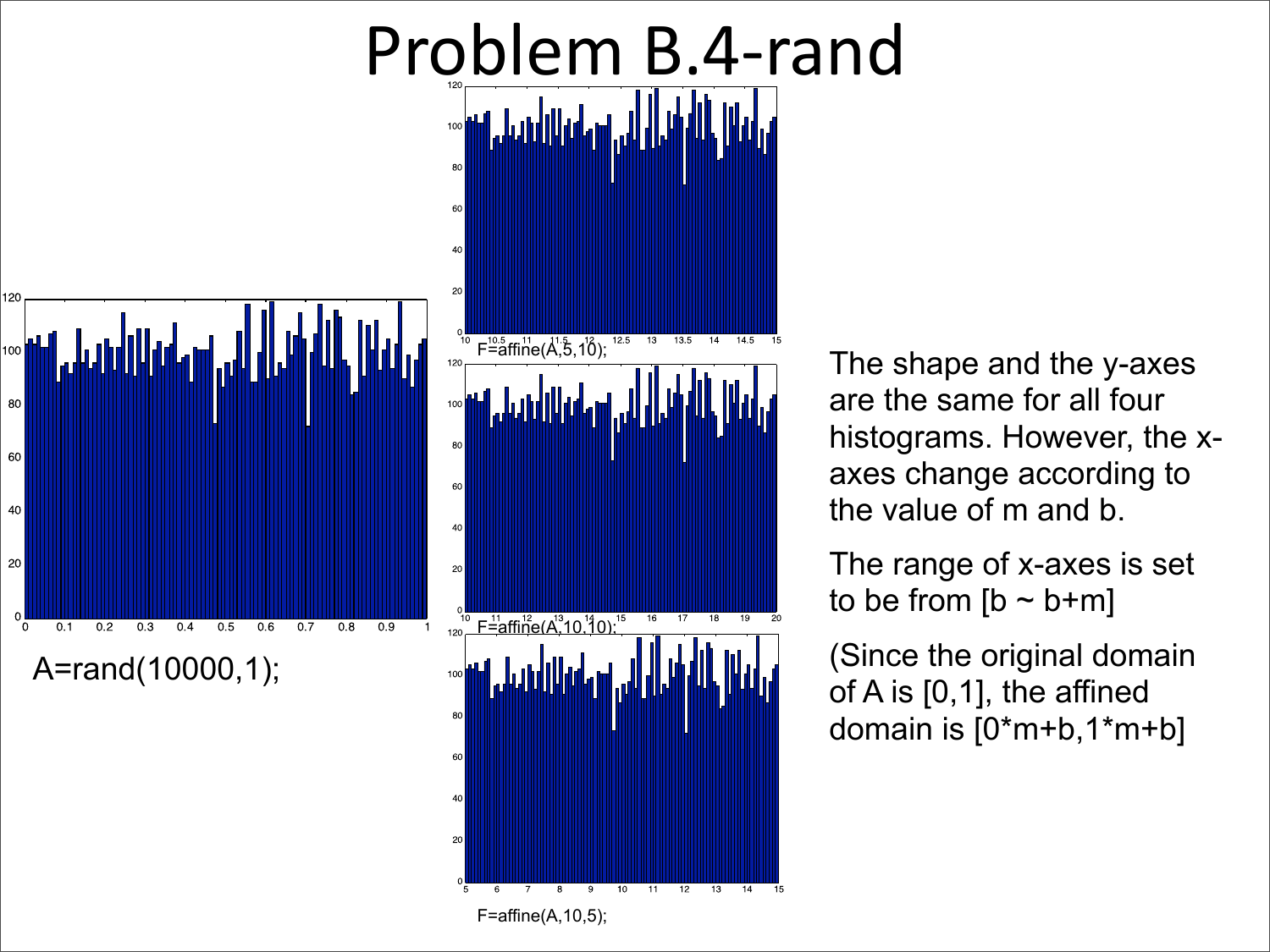### Problem
B.4‐randn





The shape and the range of y-axes is the same for the 4 histograms. The value of m indicates the size of the xrange.

(smaller range for the first histogram)

The value of b sets the center of the histograms.

(10 for second histogram, 5 for third histogram)